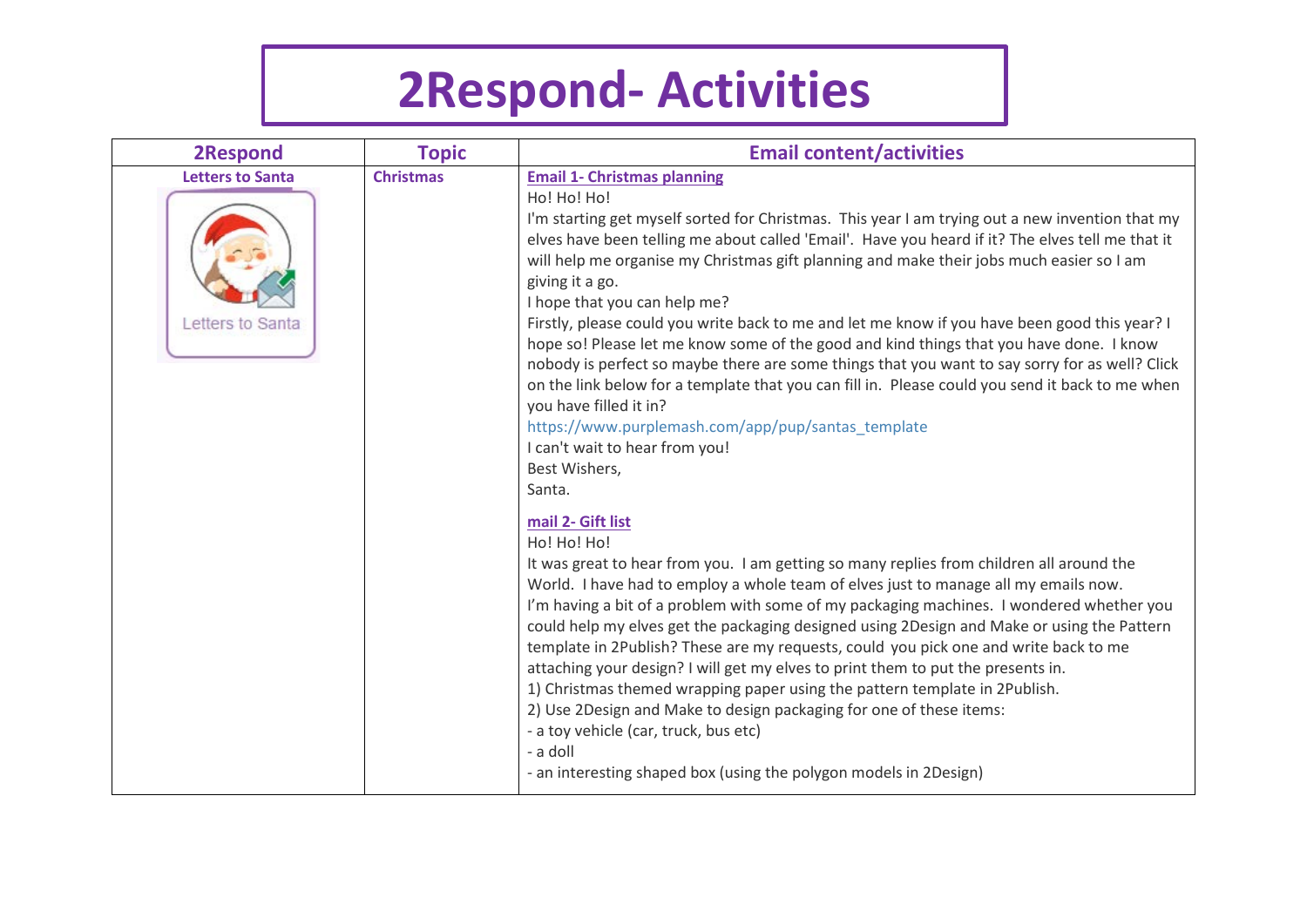|  | I have to go! 797,345,761 new emails have arrived that I need to reply to. My fingers are<br>starting to hurt.<br>I have attached a picture of my trusty reindeer outside my home in the North Pole, I thought<br>you might like it. It was drawn by one of my very clever elves.<br>Best wishes,<br>Santa.                                                                                                                                                                                                                                                                                                                                                                                                                                                                       |
|--|-----------------------------------------------------------------------------------------------------------------------------------------------------------------------------------------------------------------------------------------------------------------------------------------------------------------------------------------------------------------------------------------------------------------------------------------------------------------------------------------------------------------------------------------------------------------------------------------------------------------------------------------------------------------------------------------------------------------------------------------------------------------------------------|
|  | <b>Email 3- Some tips please</b><br>Ho! Ho! Ho!<br>I'm looking for some ideas now. I wondered whether you are buying any gifts for your family<br>or friends? What sort of things are you buying and who for?<br>I need to get some ideas about the things that your best friends and family would like to<br>receive. Can you give me some ideas about the things they would most like to receive and I'll<br>investigate them.<br>You could even create a spreadsheet with pictures of the gifts using 2Calculate and attach it to<br>your email. I have attached an example for you to use.<br>or<br>You could draw a picture of the people that you mention and attach it to this email so I will be<br>extra sure about who will like which gifts?<br>Best wishes,<br>Santa. |
|  | <b>Email 4- The results of my research</b><br>Ho! Ho! Ho!<br>I'm very excited because one of my brainy elves has shown me something called a graph. She<br>made it using 2Calculate, it shows the types of gifts that children have asked me for and the<br>elves are using it to plan the toy manufacturing. I have attached the graph for you to look at; I<br>think I might have grown too many sprouts as usual. Never mind, the elves love them with<br>custard!<br>On Christmas Day, I usually put my feet up for a bit after my hard work going all around the<br>world the night before. I often wonder how children around the World spend the day? Would<br>you be able to tell me a bit about what you usually do on Christmas Day?                                    |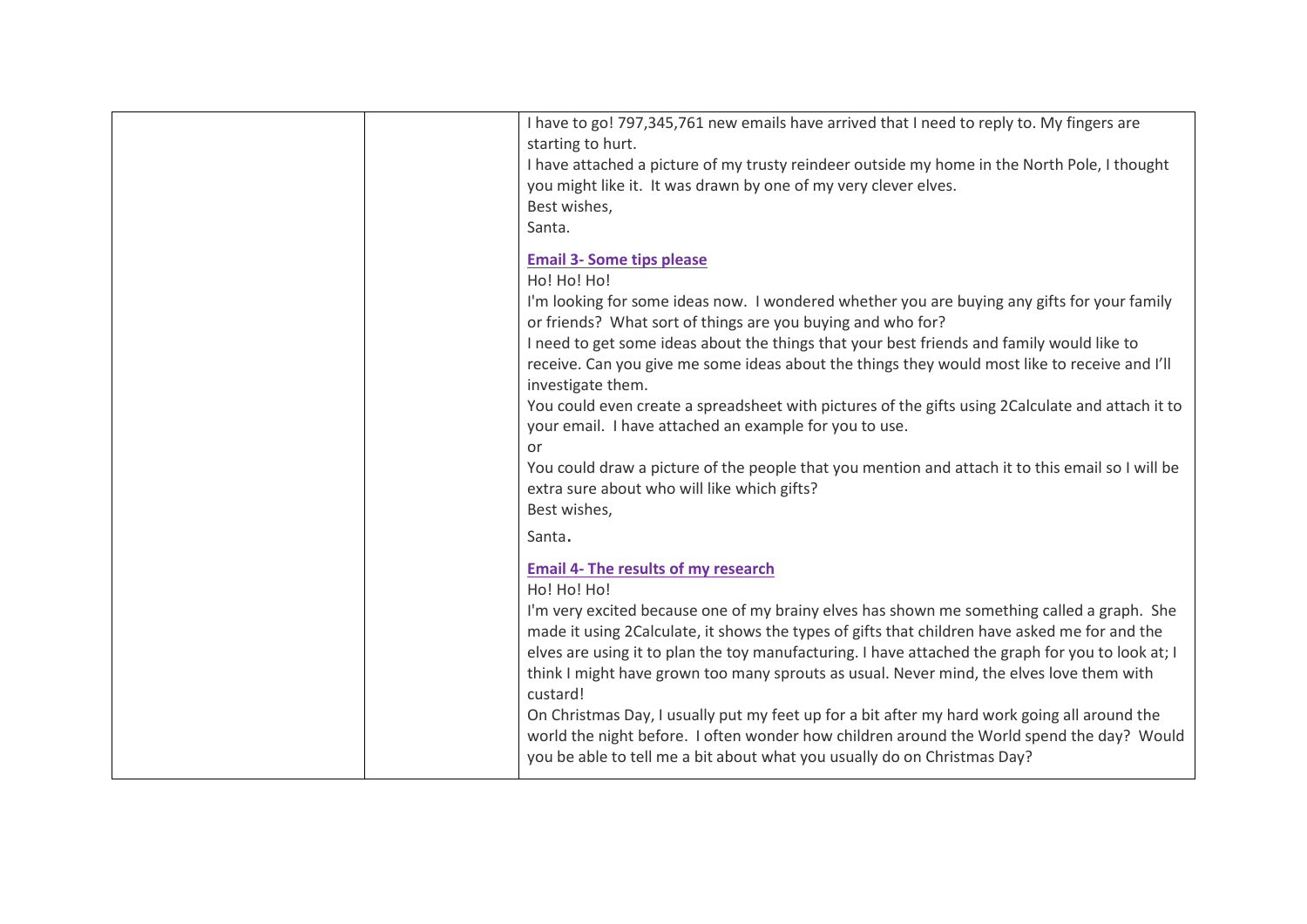|                                            |                                        | I also wondered if you could attach a drawing of your house so that I will easily be able to find<br>it on Christmas Eve?<br>Thanks so much for all you help so far. I am learning such a lot!<br>Best Wishes from Santa.                                                                                                                                                                             |
|--------------------------------------------|----------------------------------------|-------------------------------------------------------------------------------------------------------------------------------------------------------------------------------------------------------------------------------------------------------------------------------------------------------------------------------------------------------------------------------------------------------|
| <b>Barnaby Bear</b><br><b>Barnaby Bear</b> | <b>Where is Barnaby</b><br><b>Bear</b> | <b>Email 1</b><br>Hello<br>Barnaby Bear is travelling again. Please draw a picture of him and email it to me.<br><b>Email 2</b><br>Thank you. Where do you think he is now?<br><b>Email 3</b><br>He gets everywhere doesn't he! How do you think he got there?<br><b>Email 4</b><br>Thank you very much. I'm going to look for him. Bye for now.                                                      |
| <b>Celebrations</b><br>Celebrations        |                                        | Email 1<br>I really enjoy celebrations. Can you tell me about an occasion you have celebrated?<br><b>Email 2</b><br>Please draw me a picture of your celebration.<br><b>Email 3</b><br>Thank you. Were there any special foods you ate or things that you did?<br><b>Email 4</b><br>Who did you celebrate with?<br><b>Email 5</b><br>Thank you! Your emails have put me in a happy mood. Bye for now. |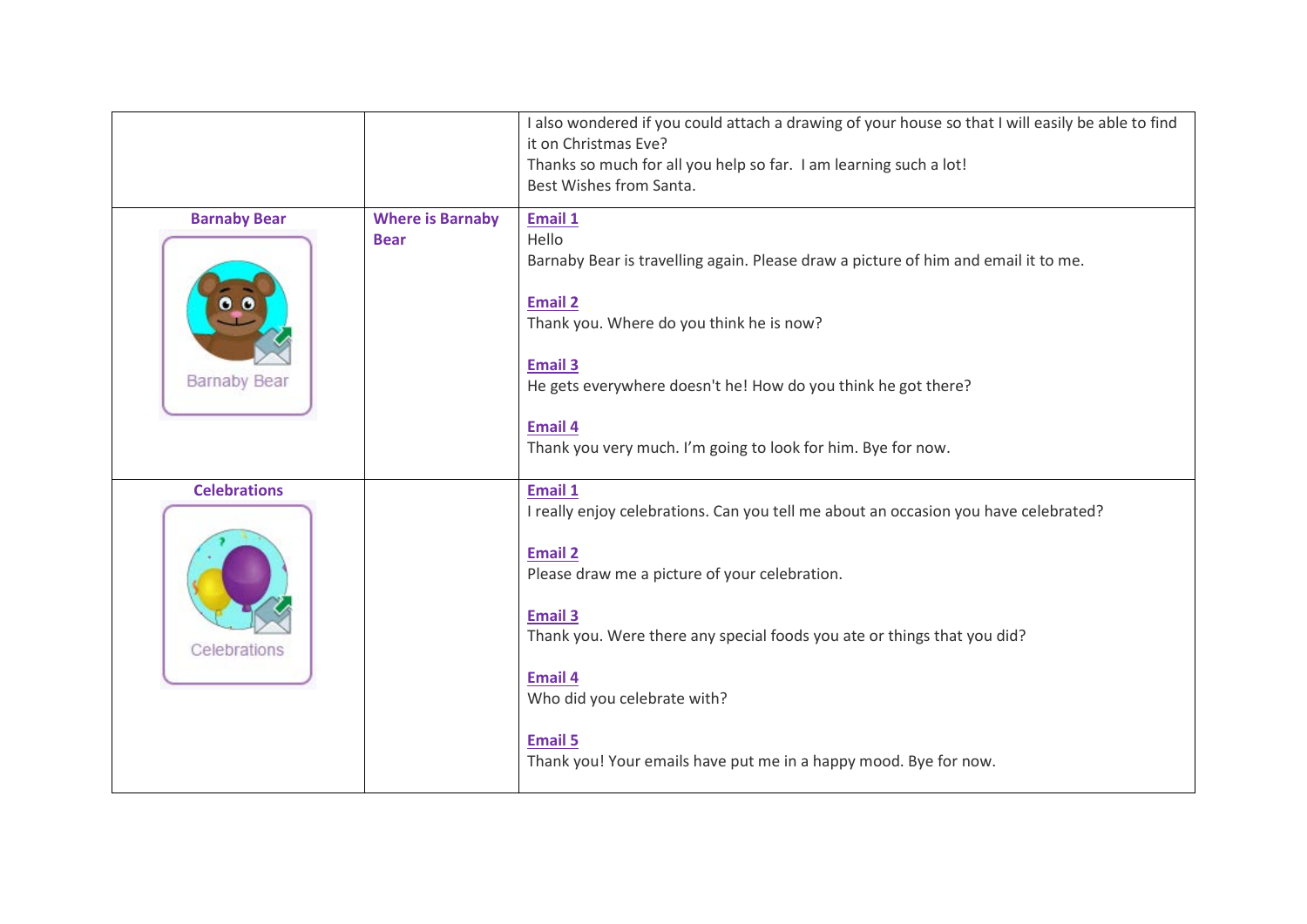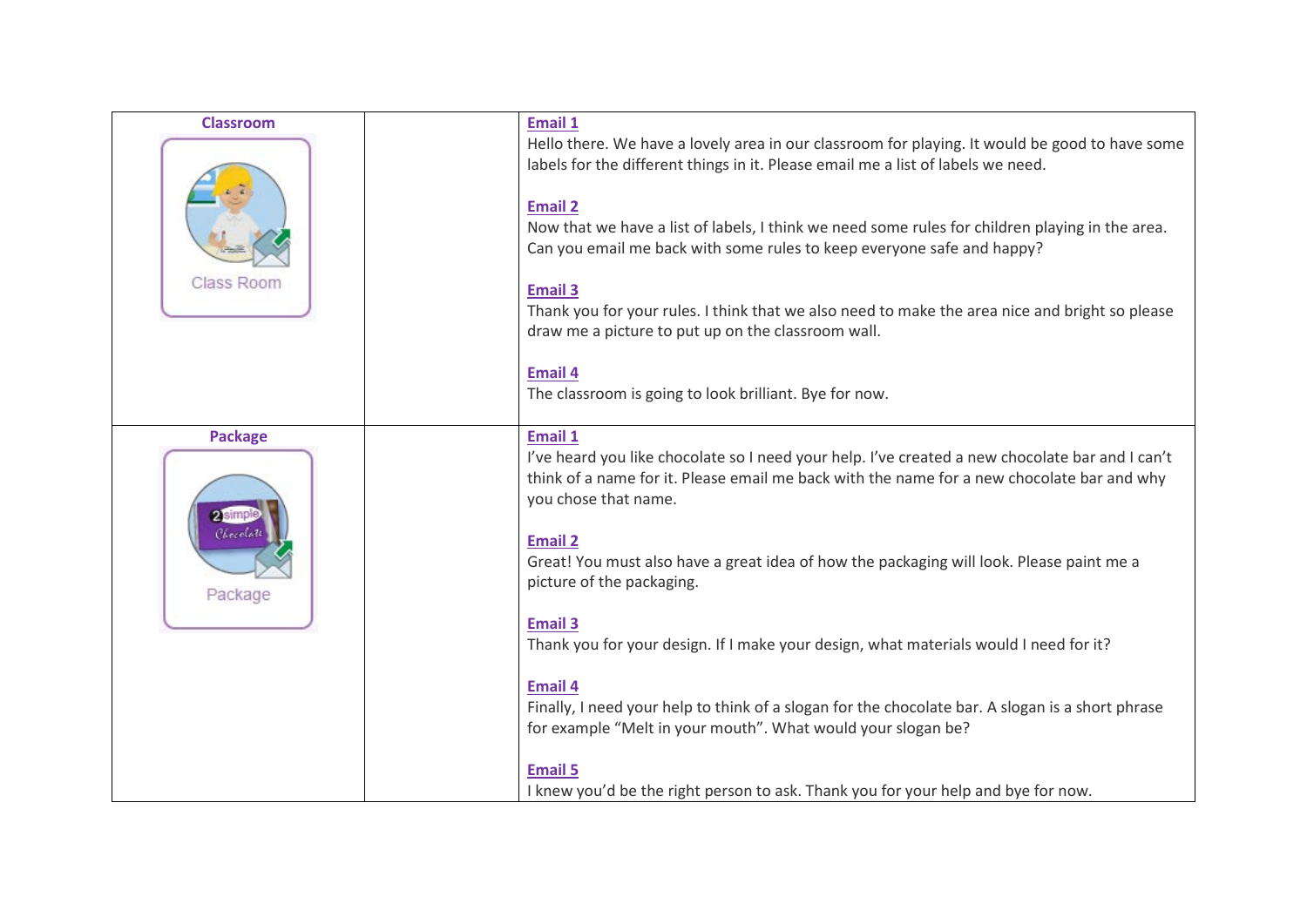| <b>Playground</b><br>Playground | Email 1<br>Hello there. I'm designing a new playground and I'd like you to email me a list of all the<br>equipment you think should be in it.<br><b>Email 2</b><br>Thanks for the list. Please can you draw me a picture of where you think the equipment should<br>go?<br><b>Email 3</b><br>That's given me some good ideas. Finally, please can you describe what your favourite<br>playground item is and why you enjoy it so much? |
|---------------------------------|----------------------------------------------------------------------------------------------------------------------------------------------------------------------------------------------------------------------------------------------------------------------------------------------------------------------------------------------------------------------------------------------------------------------------------------|
| <b>Book review</b>              | <b>Email 4</b><br>Thank you for all your help, I have so many ideas. Bye for now.<br>Email 1<br>Please can you think about a book or film you have seen? Email me back with the title and tell<br>me a little bit about it.<br><b>Email 2</b><br>That sounds interesting. Now choose one character and write about them. I'd like to see what<br>they look like so please draw a picture of them too.                                  |
| Review                          | <b>Email 3</b><br>Thank you! Would you recommend it to other people? How many stars out of 5 would you<br>award it? Draw the stars for me.<br><b>Email 4</b><br>Great. I'll look out for it. Bye for now.                                                                                                                                                                                                                              |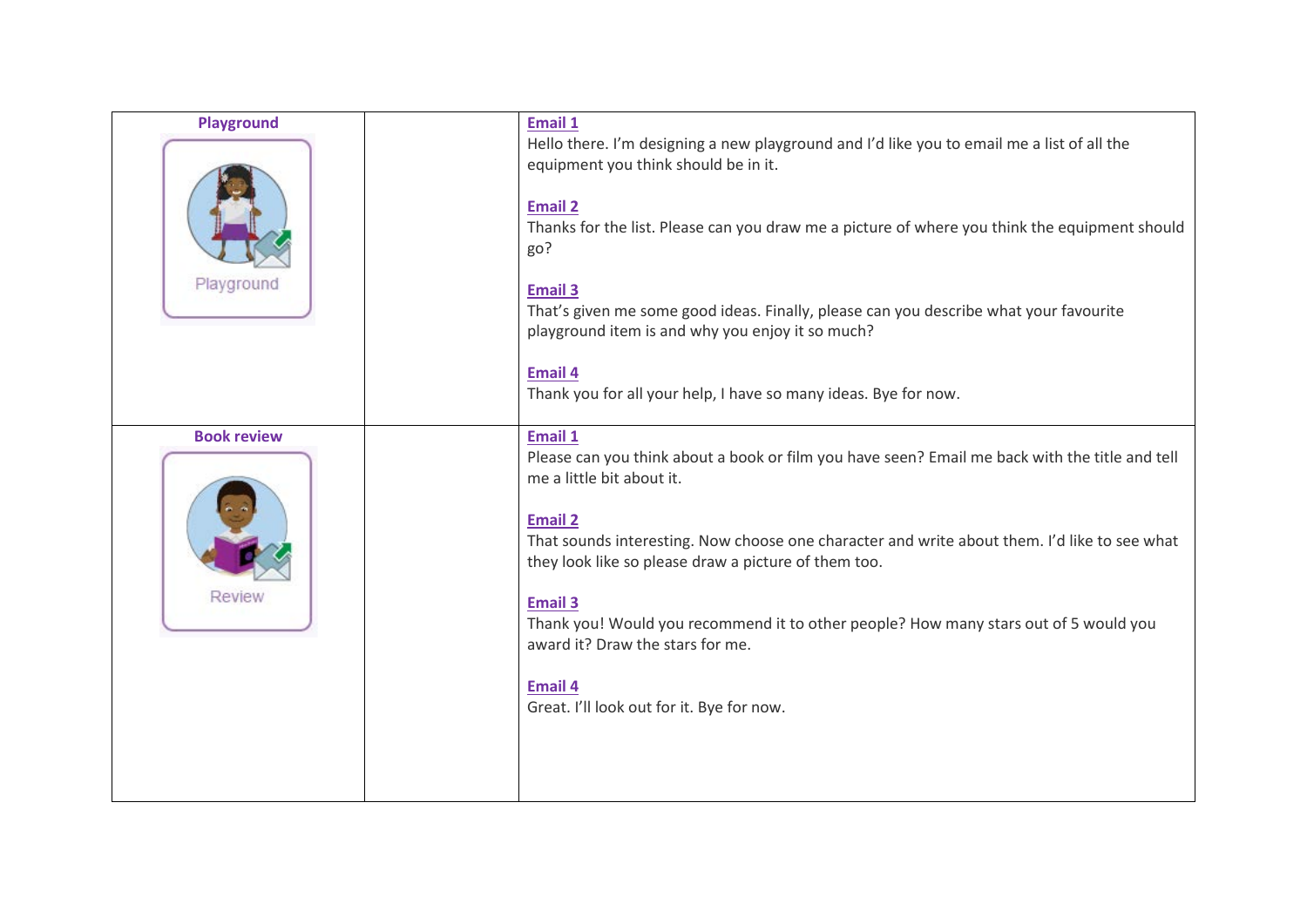| <b>Sport</b> | <b>Email 1</b>                                                                                                                                                                                                                                                                                                                                                                      |
|--------------|-------------------------------------------------------------------------------------------------------------------------------------------------------------------------------------------------------------------------------------------------------------------------------------------------------------------------------------------------------------------------------------|
|              | Hi, can you tell me about a sport or game you play? Please also draw me a picture of it.                                                                                                                                                                                                                                                                                            |
| Sport        | <b>Email 2</b><br>Thank you, that looks like fun. How do you play it? I'd like you to email me a set of instructions<br>so that I can play it too.<br><b>Email 3</b><br>I will try to play it later. If you could improve it or change any rules what would you change?                                                                                                             |
|              | <b>Email 4</b>                                                                                                                                                                                                                                                                                                                                                                      |
|              | Thank you very much and bye for now.                                                                                                                                                                                                                                                                                                                                                |
| <b>Party</b> | <b>Email 1- Party</b>                                                                                                                                                                                                                                                                                                                                                               |
|              | Hello. I'm trying to organise a party and I've heard you like parties too so I'll need your help.                                                                                                                                                                                                                                                                                   |
| Party        | Please email me with a list of food I should make for it.<br><b>Email 2-Party food</b><br>I'm feeling hungry thinking about all that food. What is your favourite party game and why?<br><b>Email 3-Invitation</b><br>Thank you. Now I need to send out invitations. Please can you design me an invitation?<br><b>Email 4-Party</b><br>Thank you. I'll make sure I invite you too. |
| Lunch        | Email 1                                                                                                                                                                                                                                                                                                                                                                             |
| Lunch        | I'm feeling very hungry and would like to make something healthy to eat. Can you suggest<br>something that will fill me up?<br><b>Email 2</b><br>Yum, that sounds good. Please email me back with a list of all the ingredients I'd need to make<br>that.                                                                                                                           |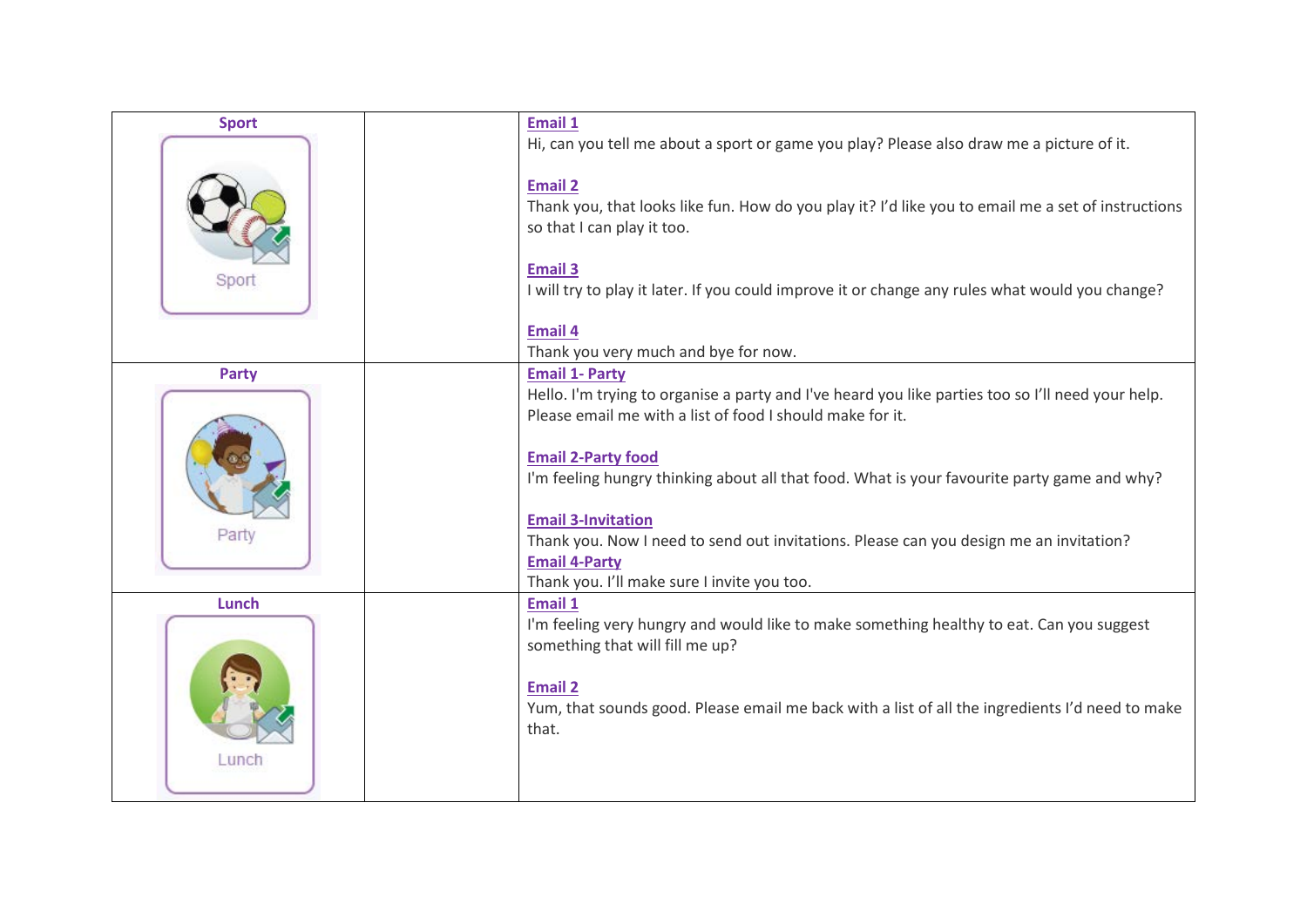|  | <b>Email 3</b><br>Thank you! I have all of those. Can you write me instructions on how to make it and send me a<br>picture too so I can see what it should look like? |
|--|-----------------------------------------------------------------------------------------------------------------------------------------------------------------------|
|  | Email 4<br>Excellent. I'm going to start preparing my lunch. Thank you for your help and bye for now.                                                                 |
|  |                                                                                                                                                                       |
|  |                                                                                                                                                                       |
|  |                                                                                                                                                                       |
|  |                                                                                                                                                                       |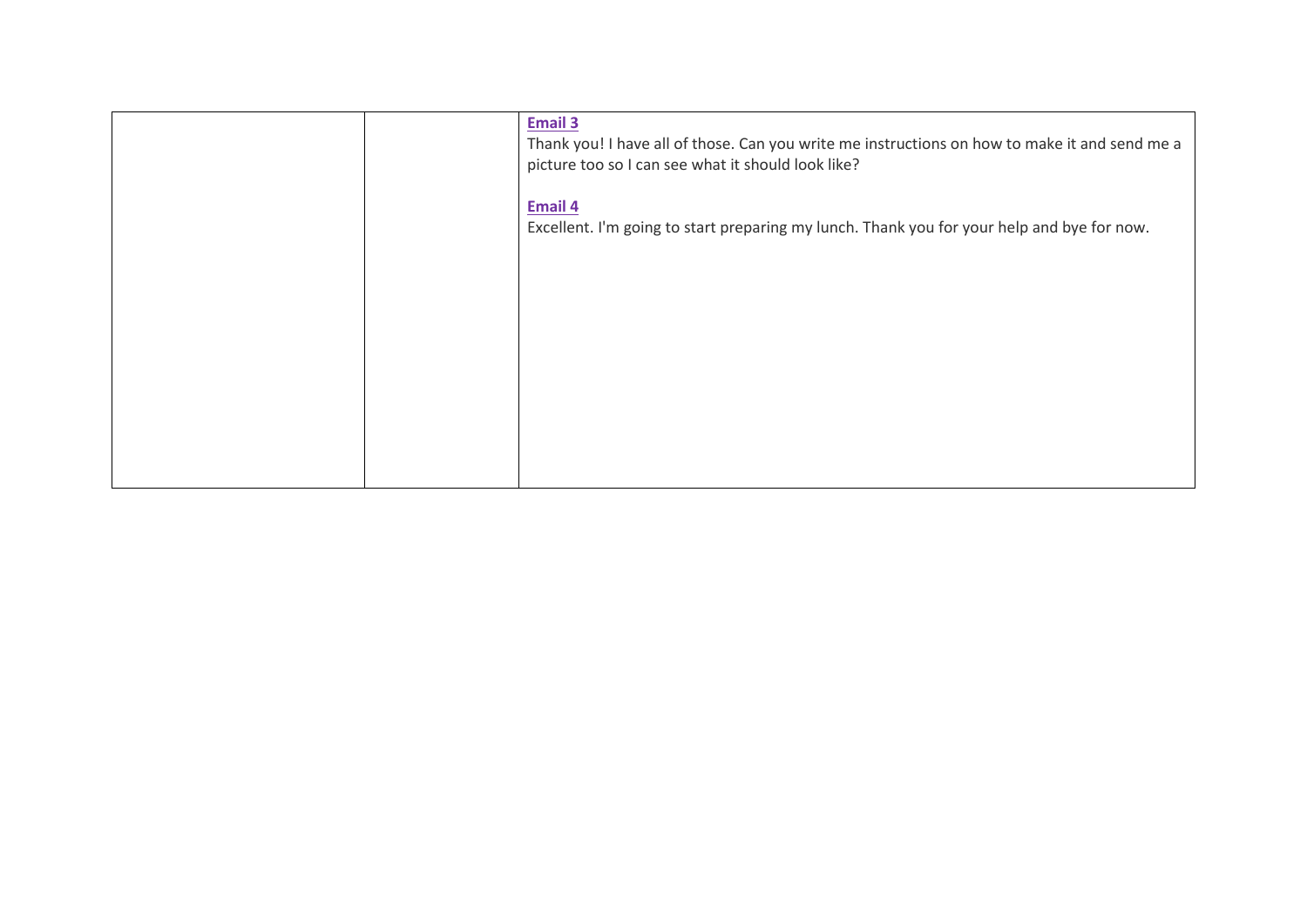| <b>Respond</b>                                             | <b>Topic</b>                                                                                                     | <b>Email content/activities</b>                                                                                                                                                                                                                                                                                                                                                                                                                                                                                                                                                                                                                                                                                                                                                                                                                                                                                                                                                                                                                                                                                           |
|------------------------------------------------------------|------------------------------------------------------------------------------------------------------------------|---------------------------------------------------------------------------------------------------------------------------------------------------------------------------------------------------------------------------------------------------------------------------------------------------------------------------------------------------------------------------------------------------------------------------------------------------------------------------------------------------------------------------------------------------------------------------------------------------------------------------------------------------------------------------------------------------------------------------------------------------------------------------------------------------------------------------------------------------------------------------------------------------------------------------------------------------------------------------------------------------------------------------------------------------------------------------------------------------------------------------|
| The birthday party picnic.<br>The birthday party<br>picnic | <b>Teddy bears picnic</b><br>Can you help mummy bear to get the<br>picnic birthday party ready for baby<br>bear? | <b>Email 1- Picnic time</b><br>Hello,<br>We are having a teddy bears picnic for Baby Bear's birthday, but it is a big surprise.<br>It is on 25th July in Bluebell Wood at 1 o'clock.<br>Please bring a teddy bear with you.<br>Can you draw me a picture of the teddy bear you will be bringing and send it to<br>me?<br>Please tell me if you can come to the picnic and what you would like to eat.<br>Thank you<br>from<br><b>Mummy Bear</b><br><b>Email 2- Picnic games</b><br>Thank you for the picture of your teddy bear. Baby Bear will enjoy meeting all his<br>new friends.<br>Now we need some games for the picnic.<br>Can you think of any good games we can play outside?<br>Please could you write me a list, then I can choose some?<br>Thank you<br>from<br><b>Mummy Bear</b><br><b>Email 3- Picnic food</b><br>Thank you for your list of games, it is very helpful.<br>We will have some fun playing them.<br>Now I need some help with the food.<br>I would like to know what your favourite ice-cream is and your favourite drink.<br>Please draw me a picture of both of them.<br>Thank you<br>from |
|                                                            |                                                                                                                  | Mummy Bear                                                                                                                                                                                                                                                                                                                                                                                                                                                                                                                                                                                                                                                                                                                                                                                                                                                                                                                                                                                                                                                                                                                |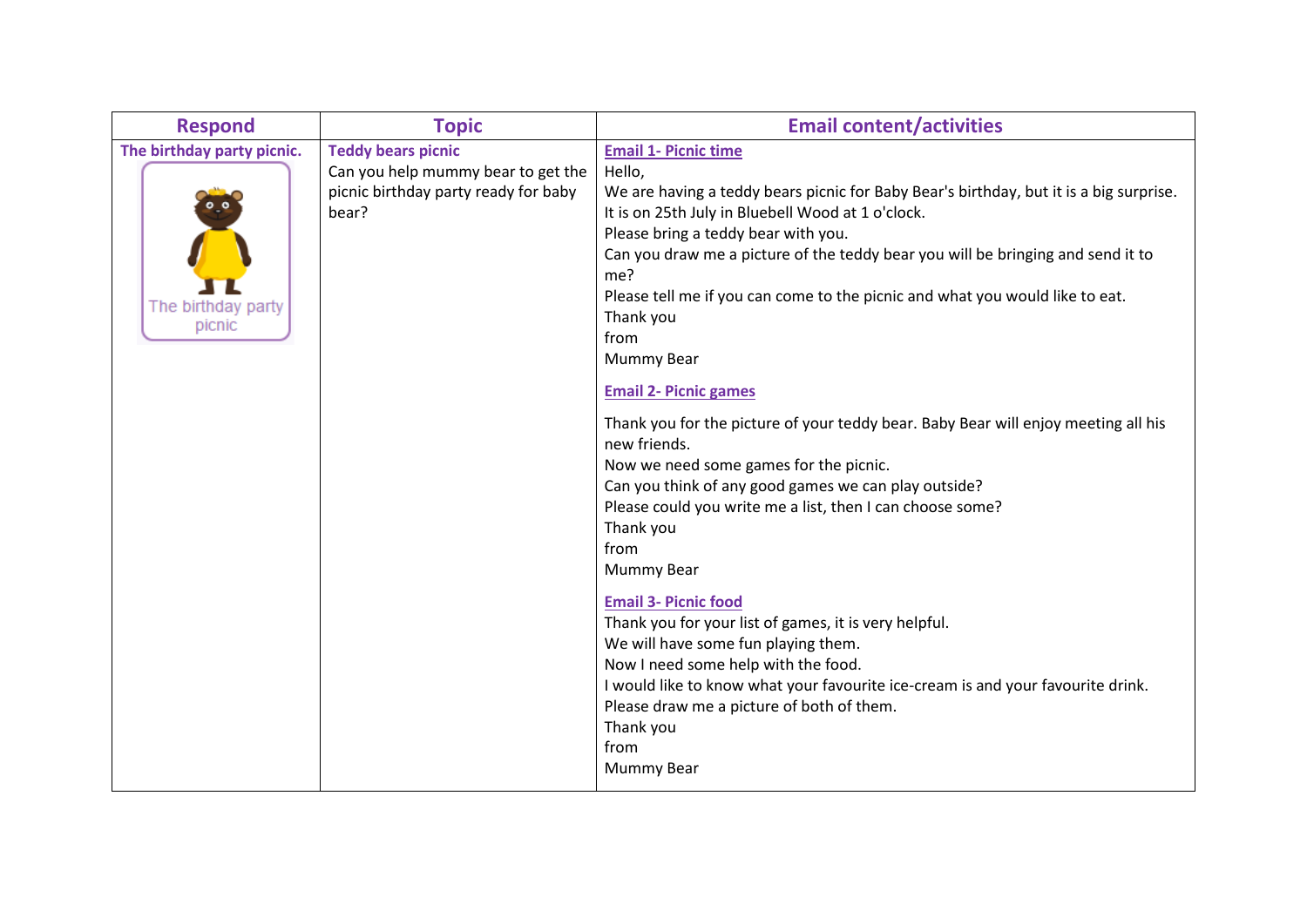|                                                                |                                                                                                       | <b>Email 4- Making the birthday cake</b>                                                                                                                                                                                                                                                                                                                                                                                                                                                                                                                                                                                                                                                                                                                                                |
|----------------------------------------------------------------|-------------------------------------------------------------------------------------------------------|-----------------------------------------------------------------------------------------------------------------------------------------------------------------------------------------------------------------------------------------------------------------------------------------------------------------------------------------------------------------------------------------------------------------------------------------------------------------------------------------------------------------------------------------------------------------------------------------------------------------------------------------------------------------------------------------------------------------------------------------------------------------------------------------|
|                                                                |                                                                                                       | Thank you,<br>You have been so helpful.<br>We are nearly ready for the picnic party.<br>Can you help me with the birthday cake?<br>Please draw me a birthday cake, so that we can all sing happy birthday to Baby<br>Bear.<br>Tell me what you think we should have on the cake and what colour it should be.<br>See you at the picnic party<br>love from<br>Mummy Bear                                                                                                                                                                                                                                                                                                                                                                                                                 |
| <b>Little Red helps Grandma</b><br>Little Red helps<br>Grandma | <b>Fairy tales</b><br>Little Red needs some help to make<br>Grandma feel better, can you help<br>her? | <b>Email 1- Pictures for grandma</b><br>Hello<br>I wonder if you can help me? I am going to visit my Grandma today. She is in bed<br>and not very well.<br>This is a picture of my Grandma, she is very kind.<br>I think it would make her feel better if I could take her some lovely pictures.<br>Can you draw me a picture of someone who is very kind to you?<br>Can you tell me all about the kind things that they do?<br>Grandma would love to hear all about kind things, it will help to make her feel<br>much better.<br>Thank you<br><b>Little Red</b><br><b>Email 2- Shopping for Grandma</b><br>Thank you,<br>My Grandma is feeling much better. She loved hearing all about the kind things<br>you do.<br>Grandma has sent me an email to say that she is feeling hungry. |
|                                                                |                                                                                                       | What do you think I should take her to eat? It must be healthy food to help to<br>make her feel better.                                                                                                                                                                                                                                                                                                                                                                                                                                                                                                                                                                                                                                                                                 |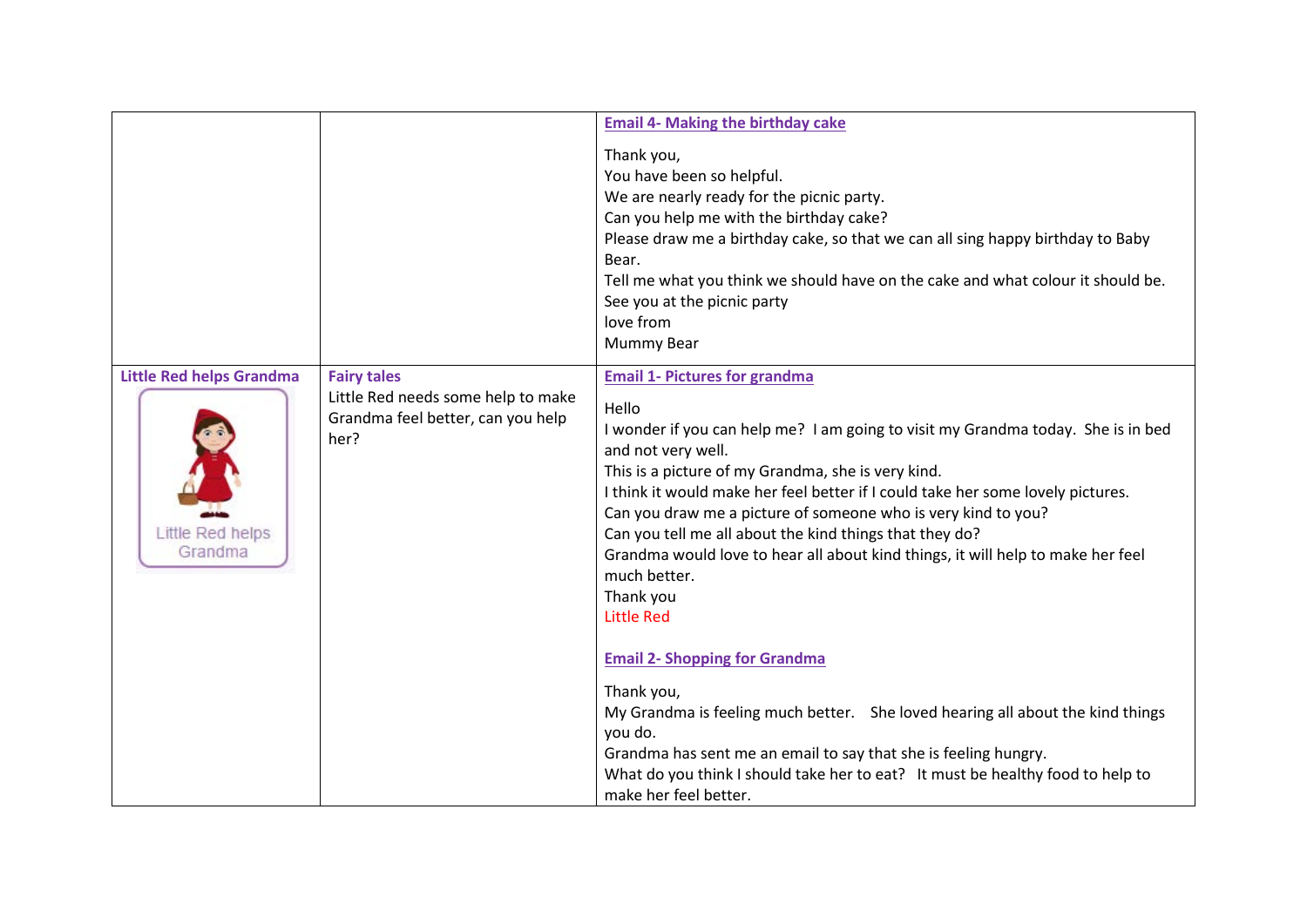| Can you write me a list of what you think I should take?                           |
|------------------------------------------------------------------------------------|
| I will go shopping tomorrow and take her the food.                                 |
| Thank you for helping me.                                                          |
| <b>Little Red</b>                                                                  |
|                                                                                    |
| <b>Email 3- A special day out</b>                                                  |
| Thank you for your list of food.                                                   |
| Grandma is out of bed and feeling much better.                                     |
| I would like to take her out for the day.                                          |
| Where do you think would be a nice place to take her?                              |
| Please send me a picture and I will let Grandma choose.                            |
| Thank you                                                                          |
| <b>Little Red</b>                                                                  |
|                                                                                    |
| <b>Email 4- Thank you from Grandma</b>                                             |
|                                                                                    |
| My Grandma is sending you a BIG thank you.                                         |
| She had a lovely day out at the seaside with me and my dad.                        |
| We had a walk on the beach and she said that all the fresh air made her feel much, |
| much better.                                                                       |
| Can you draw a picture of the seaside and send it to me?                           |
| Grandma will feel very happy looking at all the pictures.                          |
| Thank you for all your help                                                        |
| <b>Little Red and Grandma</b>                                                      |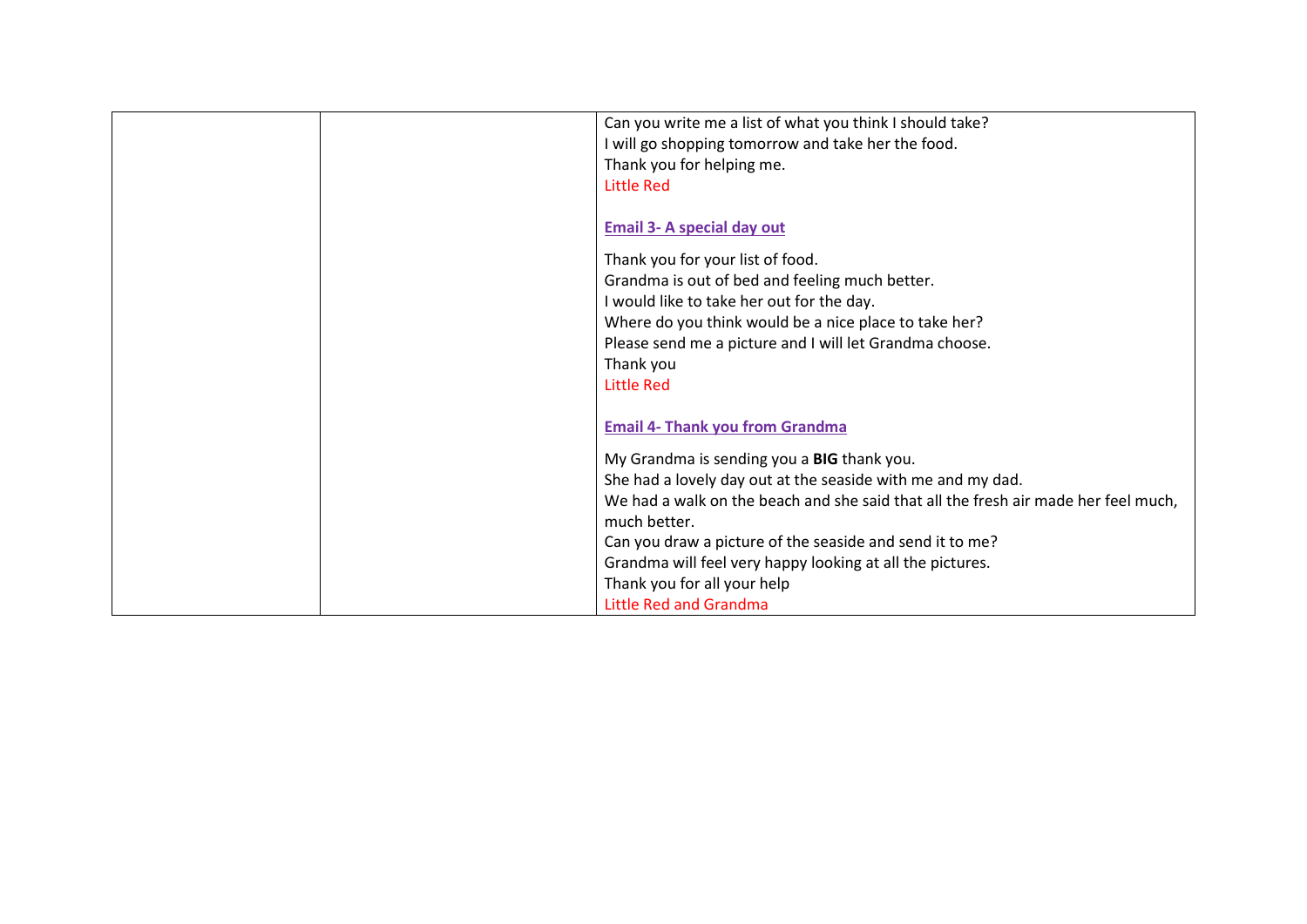| Zara's new zoo | The zoo                              | <b>Email 1- Your favourite animal</b>                                                  |
|----------------|--------------------------------------|----------------------------------------------------------------------------------------|
|                | Can you help Zara to get the new zoo | Hello My name is Zara and I help to look after the animals in the zoo.                 |
|                | ready for the big open day?          | We are building a new zoo and I really need you to help me.                            |
|                |                                      | We want to find out about all the things you would like to see when you come and       |
|                |                                      | visit the zoo.                                                                         |
|                |                                      | What are your favourite animals in the zoo?                                            |
|                |                                      | Can you choose your favourite animal and tell my why it is your favourite.             |
|                |                                      | Please send me a picture of your favourite animal too.                                 |
| Zara's new zoo |                                      | This is my favourite animal, do you know what it is?                                   |
|                |                                      | Thank you                                                                              |
|                |                                      | Zara                                                                                   |
|                |                                      |                                                                                        |
|                |                                      | <b>Email 2- The lions</b>                                                              |
|                |                                      |                                                                                        |
|                |                                      | Thank you for all your pictures, we will have lots of different animals in our zoo.    |
|                |                                      | We need to think about where the animals will live.                                    |
|                |                                      | What do you think the lions will need at the zoo?                                      |
|                |                                      | Can you make me a list of all the things you think the lions will need to live happily |
|                |                                      | in the zoo?                                                                            |
|                |                                      | We must be very careful that they are not too near some of the other animals.          |
|                |                                      | I wonder why?                                                                          |
|                |                                      | We will need a big LION sign to put up in the Zoo.                                     |
|                |                                      | Please could you draw me a sign and send it to me?                                     |
|                |                                      | I look forward to seeing it.                                                           |
|                |                                      | Thank you                                                                              |
|                |                                      | Zara                                                                                   |
|                |                                      |                                                                                        |
|                |                                      | Email 3- The other animals in the zoo                                                  |
|                |                                      | Thank you for your lion signs they will be very helpful. We will make some signs       |
|                |                                      | for the other animals too.                                                             |
|                |                                      | The lions will need lots of room to run around, but what will the other animals        |
|                |                                      | need?                                                                                  |
|                |                                      |                                                                                        |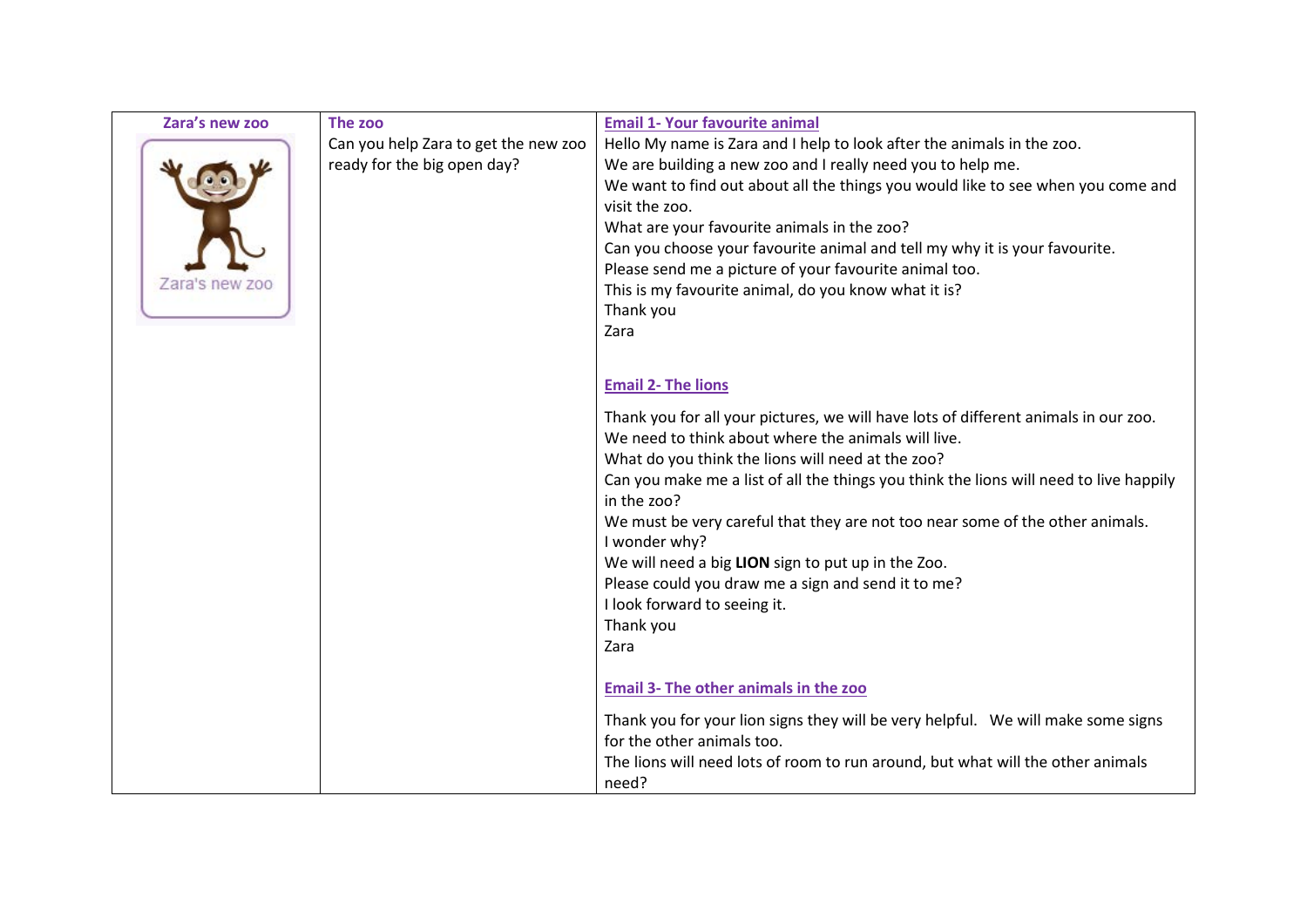|  | Can you write down all the other things that you think we will need at the zoo?                                |
|--|----------------------------------------------------------------------------------------------------------------|
|  | What will the reptiles need?                                                                                   |
|  | What will the birds need?                                                                                      |
|  | What will the penguins need?                                                                                   |
|  | Thank you so much for your help.                                                                               |
|  | Zara                                                                                                           |
|  | Email 4- A map of the zoo                                                                                      |
|  | Thank you so much you have given me some very good ideas for all of the other<br>animals in the zoo.           |
|  | I need to decide where all the animals are going to live. Can you help me?                                     |
|  | I need to draw a map of the zoo to help all the visitors when they arrive.                                     |
|  | Can you draw me a map and tell me where you think the animals should go?                                       |
|  | I can use your map to help me to plan the zoo.                                                                 |
|  | Don't forget to send me your map.                                                                              |
|  | We are nearly ready to open the zoo.                                                                           |
|  | Thank you                                                                                                      |
|  | Zara                                                                                                           |
|  | <b>Email 5- Open day</b>                                                                                       |
|  | The open day for the zoo is very near but I need to think about how I am going to<br>let people know about it. |
|  | Can you write me a list of things that I could do to let people know about the open                            |
|  | day?                                                                                                           |
|  | I would also like a ZOO sign for the front of the zoo, please could you send me your                           |
|  | sign and then we will be ready?                                                                                |
|  | Thank you                                                                                                      |
|  | Zara                                                                                                           |
|  |                                                                                                                |
|  |                                                                                                                |
|  |                                                                                                                |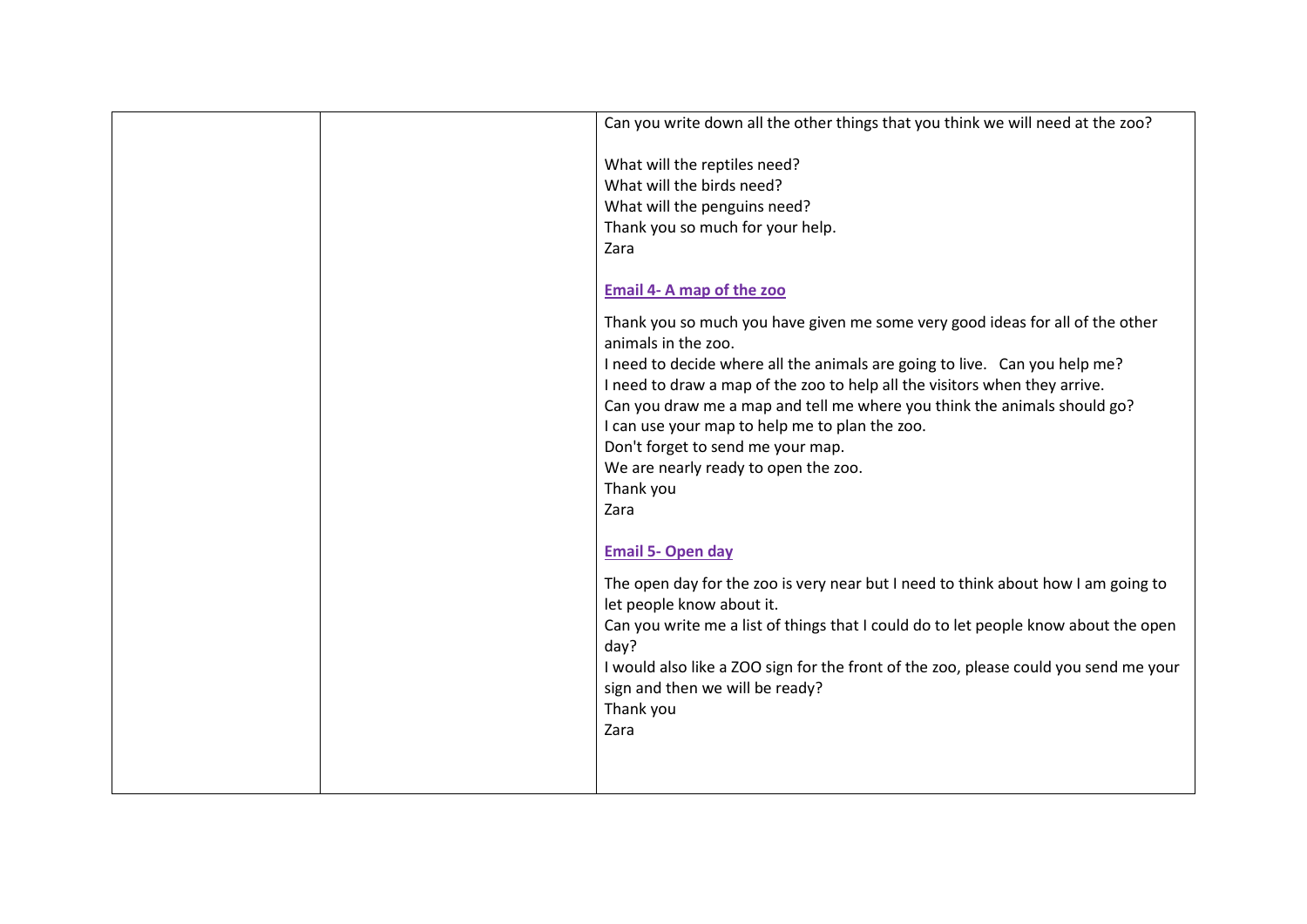|                                                                   |                                                                                                             | <b>Email 6- Thank you</b>                                                                                                                                                                                                                                                                                                                                                                                                                                                                                                                                                                                                                                                                                                                                                                                                                                                                                                                                                                               |
|-------------------------------------------------------------------|-------------------------------------------------------------------------------------------------------------|---------------------------------------------------------------------------------------------------------------------------------------------------------------------------------------------------------------------------------------------------------------------------------------------------------------------------------------------------------------------------------------------------------------------------------------------------------------------------------------------------------------------------------------------------------------------------------------------------------------------------------------------------------------------------------------------------------------------------------------------------------------------------------------------------------------------------------------------------------------------------------------------------------------------------------------------------------------------------------------------------------|
|                                                                   |                                                                                                             | Thank you so much the open day was great and all the animals are very happy.<br>I hope you get chance to go to a zoo, or you could make your own zoo in your<br>classroom.<br>You will just have to use your toys and not real animals.<br>Thank you for all your help.<br>Zara<br>This is me at the open day with a big cake.                                                                                                                                                                                                                                                                                                                                                                                                                                                                                                                                                                                                                                                                          |
| <b>Set sail with Pirate Pete.</b><br>Set sail with Pirate<br>Pete | <b>Pirates</b><br>Pirate Peter is going on a long<br>journey. Can you help him to get<br>ready to set sail? | <b>Email 1- Setting sail</b><br>Hello shipmate,<br>Can you help me?<br>I am going on a long journey across the sea but I haven't got a ship to sail in.<br>Can you draw me a picture of a big ship that I can sail?<br>I will get someone to build it for me.<br>Write down all the things you think my ship will need.<br>Remember I am Pirate Pete, I want the best ship on the sea.<br>Don't forget to send me your picture.<br>Shiver mi timbers!<br>Pirate Pete<br><b>Email 2- What shall I take?</b><br>Hello shipmate,<br>Thank you for your pictures, you can see my pirate ship at the bottom of this email.<br>Now I need you to write me a list of all the things that I need to take with me on my<br>journey.<br>Remember, I am a pirate, I am always hungry so I will need lots of good food to<br>keep me fit and strong.<br>It will be very cold out at sea and very cold in my cabin.<br>I will get very dirty on my journey and I will miss being at home too.<br>Thank you ship mate |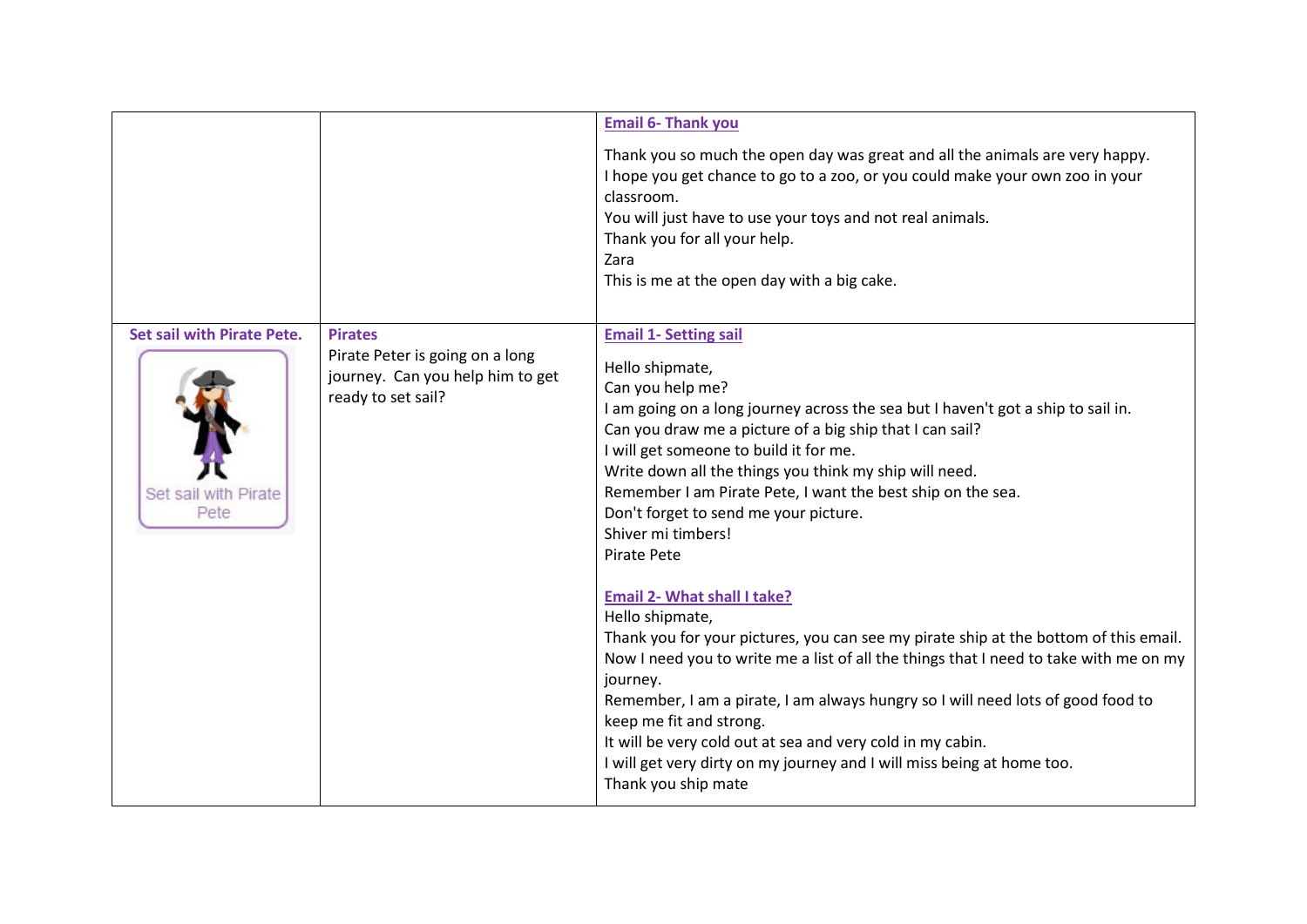| Pirate Pete.                                                                      |
|-----------------------------------------------------------------------------------|
| <b>Email 3- On the journey</b>                                                    |
| Hello shipmate,                                                                   |
| I have been busy packing all the things that you sent me on your list.            |
| Who said teddy bear? Pirates don't need teddy bearsARRRRRRRRRR                    |
| Now I need some ideas of things that I can do on the ship. I won't be able to use |
| my phone or my computer, what will I do?                                          |
| Do you know any games that I can play or really good books that I can read?       |
| Please send me your ideas, I don't want to be bored.                              |
| Many thanks shipmate                                                              |
| Pirate Pete                                                                       |
|                                                                                   |
| <b>Email 4- Do you want to come?</b>                                              |
| Hello shipmate,                                                                   |
| Thank you for your ideas but I think I might be a bit lonely on my own.           |
| Do you want to come with me?                                                      |
| Draw me a picture of yourself dressed as a pirate.                                |
| Tell me why you would like to be a pirate on my ship.                             |
| I will pick the best to come and sail with me<br>Good luck shipmate!              |
| Pirate Pete                                                                       |
|                                                                                   |
| <b>Email 5- Welcome aboard shipmate!</b>                                          |
| Well done shipmate                                                                |
| You look like the perfect pirate!                                                 |
| You are coming with me on my pirate ship called Bess.                             |
| We set sail tomorrow so make sure you are packed.                                 |
| Until then mi hearty                                                              |
| Pirate Pete                                                                       |
|                                                                                   |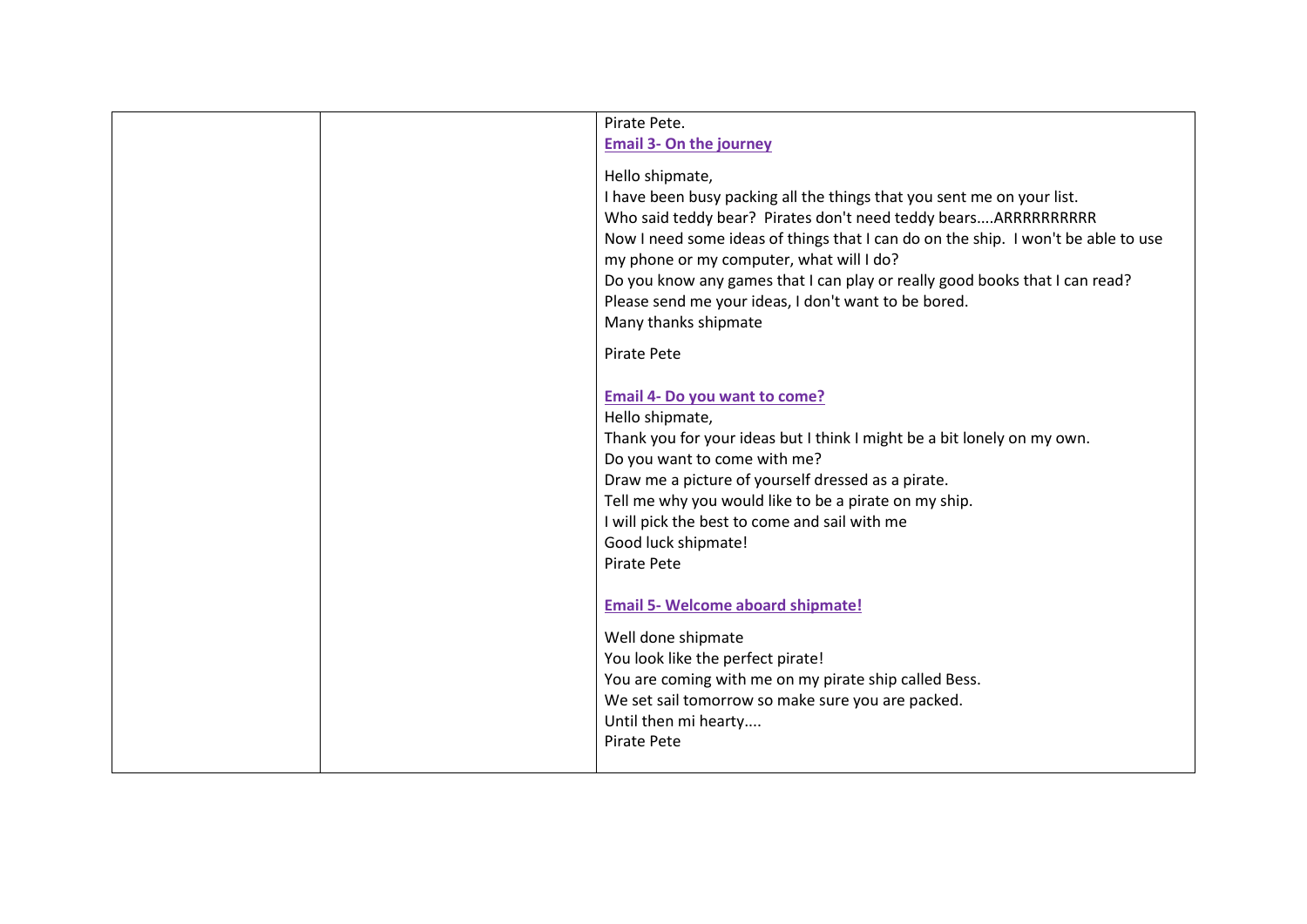| Anna's day out at the                         | <b>The seaside</b>                                                                            | <b>Email 1- The journey</b>                                                                                                                                                                                                                                                                                                                                                                                                                                                                                                                                                                                                                                                                                                                                                                                                                                                                                                                                              |
|-----------------------------------------------|-----------------------------------------------------------------------------------------------|--------------------------------------------------------------------------------------------------------------------------------------------------------------------------------------------------------------------------------------------------------------------------------------------------------------------------------------------------------------------------------------------------------------------------------------------------------------------------------------------------------------------------------------------------------------------------------------------------------------------------------------------------------------------------------------------------------------------------------------------------------------------------------------------------------------------------------------------------------------------------------------------------------------------------------------------------------------------------|
| seaside.<br>Anna's day out at<br>the seaside. | Anna has her first trip to the seaside<br>with her dad. Can you help her to<br>plan the trip? | Hello<br>My name is Anna, I have heard that you have been finding out all about the<br>seaside.<br>My dad is taking me on my first trip to the seaside next week.<br>Please will you help me get to get ready for my visit?<br>We are going on a train from London to Blackpool and we are staying in a big hotel.<br>What do you think I should take with me to do on the train?<br>Thank you<br>Anna<br><b>Email 2-1 spy</b><br>Thank you for all your ideas I will really enjoy my train trip now.<br>Me and my dad are making an I spy list.<br>That is a list of all the things we want to find at the seaside.<br>I want to make a list of six things that we must find.<br>What do you think should be on my list?<br>Can you write me a list of six things to help me?<br>Please draw me a picture of one of the things and send it to me.<br>I have one thing on my list already you can see it in the picture. Do you know what<br>it is?<br>Thank you<br>Anna |
|                                               |                                                                                               | <b>Email 3- Rock pool</b><br>Thank you everybody, I have made my I spy list and we will have lots of fun finding<br>things.<br>I have a rock pool on my I spy list but I don't know what it is so I won't be able to<br>find one.<br>Please can you write and tell me what a rock pool is?<br>You can draw a picture of one and send it to me too.                                                                                                                                                                                                                                                                                                                                                                                                                                                                                                                                                                                                                       |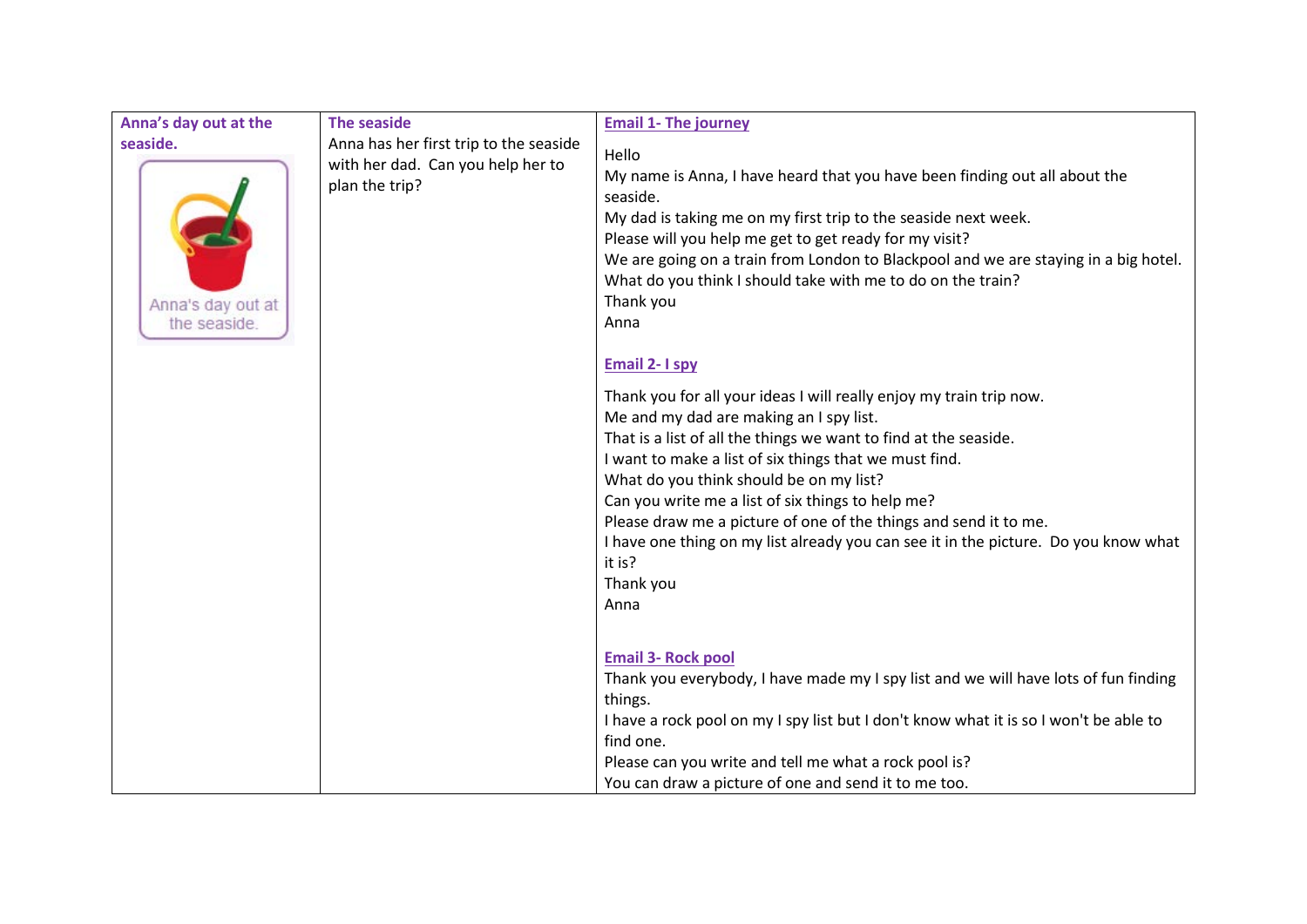| I am looking forward to seeing your picture.                                              |
|-------------------------------------------------------------------------------------------|
| Thank you                                                                                 |
| Anna                                                                                      |
|                                                                                           |
| <b>Email 4- Blackpool tower</b>                                                           |
|                                                                                           |
| My dad says that there is a tower at Blackpool but I think he is wrong.                   |
| Why would you need at tower at the seaside?                                               |
| What can you do at the tower?                                                             |
| I'm not very good a finding things on the Internet, can you help me?                      |
| Please tell me what the tower is for and what we can do there?                            |
| Please can you draw a picture of it for me too?                                           |
| Thank you                                                                                 |
| Anna                                                                                      |
|                                                                                           |
|                                                                                           |
| <b>Email 5- A souvenir from the trip</b>                                                  |
| Wow, that tower looks amazing! Thank you for your pictures.                               |
| Dad said that we should take a souvenir home from Blackpool.                              |
| Dad said we could take some shells, but what else do you think that we could take?        |
| Can you draw a picture to help me?                                                        |
| I have just finished packing and we will soon be ready to go.                             |
| Thank you for helping.                                                                    |
| Anna                                                                                      |
|                                                                                           |
|                                                                                           |
| <b>Email 6- Ready to go</b>                                                               |
| Thank you for your help, I will have lots of souvenirs, the train ticket is a really good |
| idea and I am going to buy a postcard of the tower too.                                   |
| My suitcase is packed and I have my I spy ready for the train trip.                       |
| I am going to buy a net to fish in the rock pool and I am going to see Blackpool          |
| Tower.                                                                                    |
|                                                                                           |
| You have been so helpful, you know so much about the seaside.                             |
|                                                                                           |